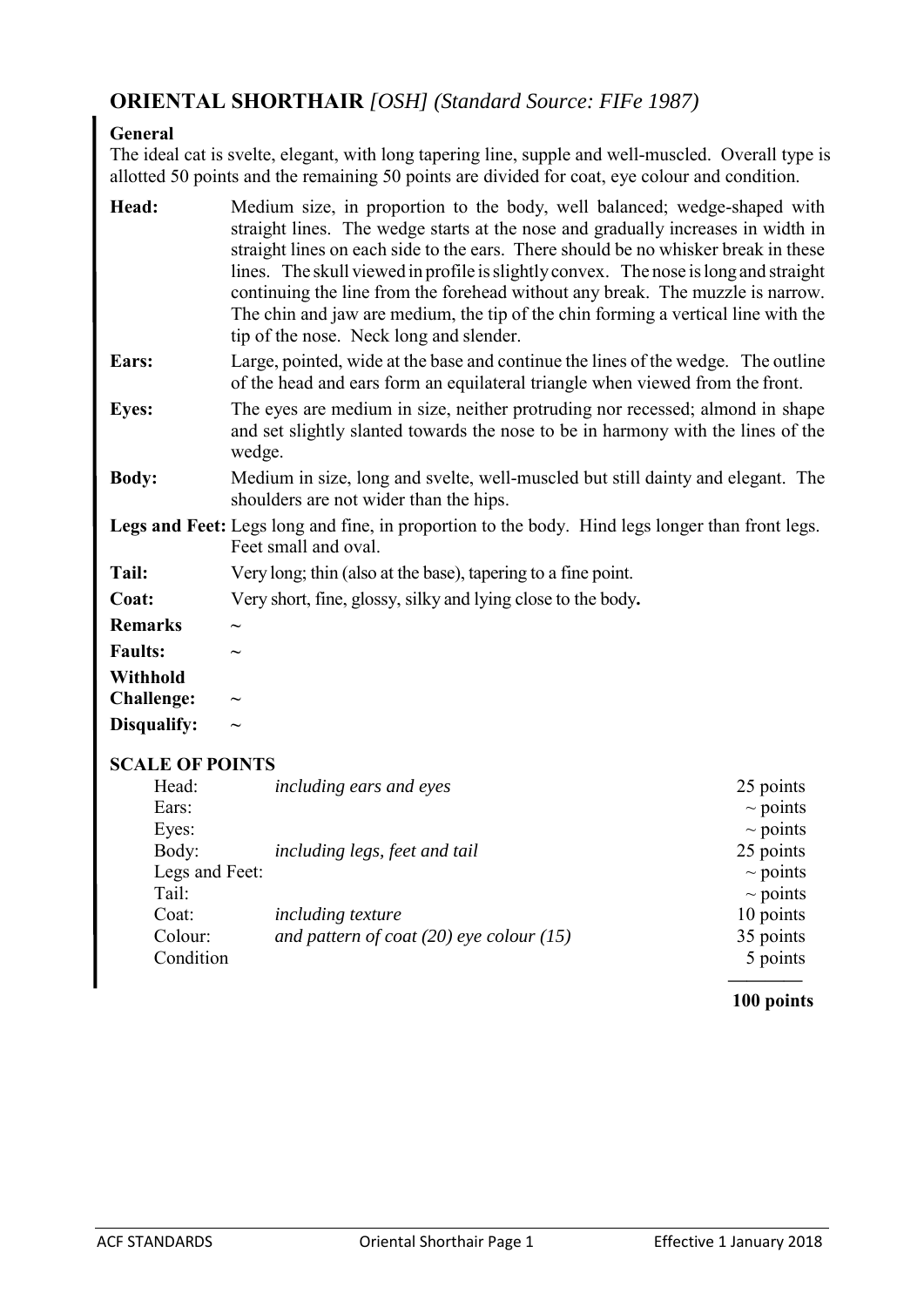|                                                                                                                             |                                                                                                                                | <b>COLOURS AND PATTERNS RECOGNISED</b>                                                                                                                        |                                                                                                            |  |  |  |
|-----------------------------------------------------------------------------------------------------------------------------|--------------------------------------------------------------------------------------------------------------------------------|---------------------------------------------------------------------------------------------------------------------------------------------------------------|------------------------------------------------------------------------------------------------------------|--|--|--|
|                                                                                                                             |                                                                                                                                | <b>General Description</b>                                                                                                                                    |                                                                                                            |  |  |  |
|                                                                                                                             |                                                                                                                                | Eye Colour: Vivid luminous green. Except for:                                                                                                                 |                                                                                                            |  |  |  |
|                                                                                                                             |                                                                                                                                | Solid White, Bi-colour and Van Patterns:                                                                                                                      |                                                                                                            |  |  |  |
|                                                                                                                             |                                                                                                                                | deep blue<br>a)                                                                                                                                               |                                                                                                            |  |  |  |
|                                                                                                                             |                                                                                                                                | vivid, luminous green<br>$\mathbf{b}$                                                                                                                         |                                                                                                            |  |  |  |
|                                                                                                                             |                                                                                                                                | one deep blue and one vivid, luminous green.<br>$\mathbf{c})$                                                                                                 |                                                                                                            |  |  |  |
|                                                                                                                             |                                                                                                                                | <b>Coat Colour:</b> As listed below.                                                                                                                          |                                                                                                            |  |  |  |
|                                                                                                                             |                                                                                                                                | Even in colour without tabby marks or shadings (except in agouti varieties).<br>Whiskers and eyebrows to match coat colour.<br>Coat Pattern: As listed below. |                                                                                                            |  |  |  |
|                                                                                                                             |                                                                                                                                |                                                                                                                                                               |                                                                                                            |  |  |  |
|                                                                                                                             | <b>Remarks:</b><br>For judging purposes: white cats of any eye colour compete in one challenge class.<br>Also as listed below. |                                                                                                                                                               |                                                                                                            |  |  |  |
|                                                                                                                             |                                                                                                                                |                                                                                                                                                               |                                                                                                            |  |  |  |
|                                                                                                                             |                                                                                                                                |                                                                                                                                                               |                                                                                                            |  |  |  |
|                                                                                                                             | <b>Faults:</b><br>Withhold                                                                                                     | As listed below.                                                                                                                                              |                                                                                                            |  |  |  |
|                                                                                                                             | <b>Challenge:</b>                                                                                                              | Eye colour, which is more yellow than green.                                                                                                                  |                                                                                                            |  |  |  |
|                                                                                                                             | Disqualify:                                                                                                                    | White spots or patches (except for colours with white).                                                                                                       |                                                                                                            |  |  |  |
|                                                                                                                             |                                                                                                                                |                                                                                                                                                               |                                                                                                            |  |  |  |
|                                                                                                                             | <b>BLACK</b> ( <i>OSH n</i> ) (EBONY)                                                                                          |                                                                                                                                                               | Nose Leather & Paw Pads: Pink.<br><b>Remarks:</b> As for red oriental.                                     |  |  |  |
|                                                                                                                             |                                                                                                                                | Body Colour: Glossy, jet black to the roots; no                                                                                                               | CINNAMON $(OSH\, o)$                                                                                       |  |  |  |
| rusty tinge.<br>Nose Leather: Black.                                                                                        |                                                                                                                                |                                                                                                                                                               | Body Colour: Bright burnished copper.                                                                      |  |  |  |
|                                                                                                                             | Paw Pads: Black or seal brown.                                                                                                 |                                                                                                                                                               | Nose Leather & Paw Pads: Cinnamon to pinkish<br>brown.                                                     |  |  |  |
|                                                                                                                             |                                                                                                                                | <b>BLUE-EYED WHITE</b> (a) $(OSH \le 61)$                                                                                                                     |                                                                                                            |  |  |  |
|                                                                                                                             |                                                                                                                                | <b>GREEN-EYED WHITE (b)</b> $(OSH \, w \, 64)$<br><b>ODD-EYED WHITE (c)</b> (OSH $w$ 63)                                                                      | <b>FAWN</b> ( <i>OSH</i> $p$ )<br>Body Colour: Warm rosy mushroom.                                         |  |  |  |
| Body Colour: Pure white without markings or shadings                                                                        |                                                                                                                                |                                                                                                                                                               | Nose Leather & Paw Pads: Pinkish fawn.                                                                     |  |  |  |
| of any kind.<br>Nose Leather & Paw Pads: Pink                                                                               |                                                                                                                                |                                                                                                                                                               | <b>CARAMEL</b> (OSH pm, blue based / OSH cm, lilac                                                         |  |  |  |
| Remarks: Young kittens often have a spot of coloured                                                                        |                                                                                                                                |                                                                                                                                                               | based/OSH am, fawn based)<br>All: The effect of Dm (Dilute modifier) is to give a                          |  |  |  |
| fur on the head; this usually disappears when fully<br>grown.                                                               |                                                                                                                                |                                                                                                                                                               | warm, brownish cast to lilac and blue.                                                                     |  |  |  |
| <b>BLUE</b> (OSH $a$ )                                                                                                      |                                                                                                                                |                                                                                                                                                               | <b>Body Colour</b><br>Blue Based: Dark brownish grey.                                                      |  |  |  |
| Body Colour: Light to medium blue-grey; no brownish                                                                         |                                                                                                                                |                                                                                                                                                               | Lilac Based: Warm, light, brown toned blue-grey.                                                           |  |  |  |
| tinge.<br>Nose Leather & Paw Pads: Blue-grey.                                                                               |                                                                                                                                |                                                                                                                                                               | Fawn Based: Warm, bright, lively brown-toned<br>blue-grey.                                                 |  |  |  |
|                                                                                                                             |                                                                                                                                |                                                                                                                                                               | Nose Leather & Paw Pads                                                                                    |  |  |  |
| CHOCOLATE (OSH b) (HAVANA)<br>Body Colour: All shades of warm, chestnut brown                                               |                                                                                                                                |                                                                                                                                                               | Blue Based: Nose leather: warm, dark blue-grey.<br>Paw pads: warm, dark blue-grey with a plum              |  |  |  |
|                                                                                                                             | permissible, very even, sound to the roots. Not too                                                                            |                                                                                                                                                               | overtone.                                                                                                  |  |  |  |
| dark.<br>Nose Leather & Paw Pads: Brown.                                                                                    |                                                                                                                                |                                                                                                                                                               | Lilac Based: Nose leather: pinkish grey.<br>Paw pads: light pinkish grey to muted plum tones.              |  |  |  |
| LILAC $(OSH\ c)$ (LAVENDER)                                                                                                 |                                                                                                                                |                                                                                                                                                               | Fawn Based: Nose leather: pinkish milk coffee colour.                                                      |  |  |  |
| Body Colour: Faded lilac with a distinct pink tone.                                                                         |                                                                                                                                |                                                                                                                                                               | Paw pads: almost without pigment.<br>APRICOT (OSH ea*m, blue based/ ec*m, lilac                            |  |  |  |
|                                                                                                                             |                                                                                                                                | Nose Leather & Paw Pads: Lavender-pink.                                                                                                                       | based/ep*m, fawn based)                                                                                    |  |  |  |
| RED (OSH d)                                                                                                                 |                                                                                                                                |                                                                                                                                                               | All: A soft metallic bloom becomes evident in maturity,                                                    |  |  |  |
| Body Colour: Strong red (warm orange) without any<br>markings.                                                              |                                                                                                                                |                                                                                                                                                               | particularly on the brow and the hocks, which will<br>develop with maturity. "Freckles" may occur on nose, |  |  |  |
|                                                                                                                             | Nose Leather & Paw Pads: Pink.                                                                                                 |                                                                                                                                                               | pads, lips, eyelids and ears.                                                                              |  |  |  |
| <b>Remarks:</b> White tip to tail precludes a challenge. Slight<br>shadings on forehead and legs are allowed. Dark spots of |                                                                                                                                |                                                                                                                                                               | Blue Based: An intense, deep cream verging on pale<br>red, but without the vibrant tone of red.            |  |  |  |
| pigmentation on nose, lips, ears, eyelids and paw pads                                                                      |                                                                                                                                |                                                                                                                                                               | Lilac Based: Muted yet intense, deep cream,                                                                |  |  |  |
| are allowed.<br><b>Fault:</b> dark whiskers.                                                                                |                                                                                                                                |                                                                                                                                                               | lacking a true pastel tone.<br>Fawn Based: As for lilac based, but in a livelier tone.                     |  |  |  |
|                                                                                                                             | <b>CREAM</b> ( <i>OSH e</i> )                                                                                                  |                                                                                                                                                               | Nose Leather, Eye Rims & Paw Pads: More intense                                                            |  |  |  |
|                                                                                                                             |                                                                                                                                | Body Colour: Pure, pastel cream (not a hot colour).                                                                                                           | pink than in a cream point.                                                                                |  |  |  |
|                                                                                                                             |                                                                                                                                |                                                                                                                                                               |                                                                                                            |  |  |  |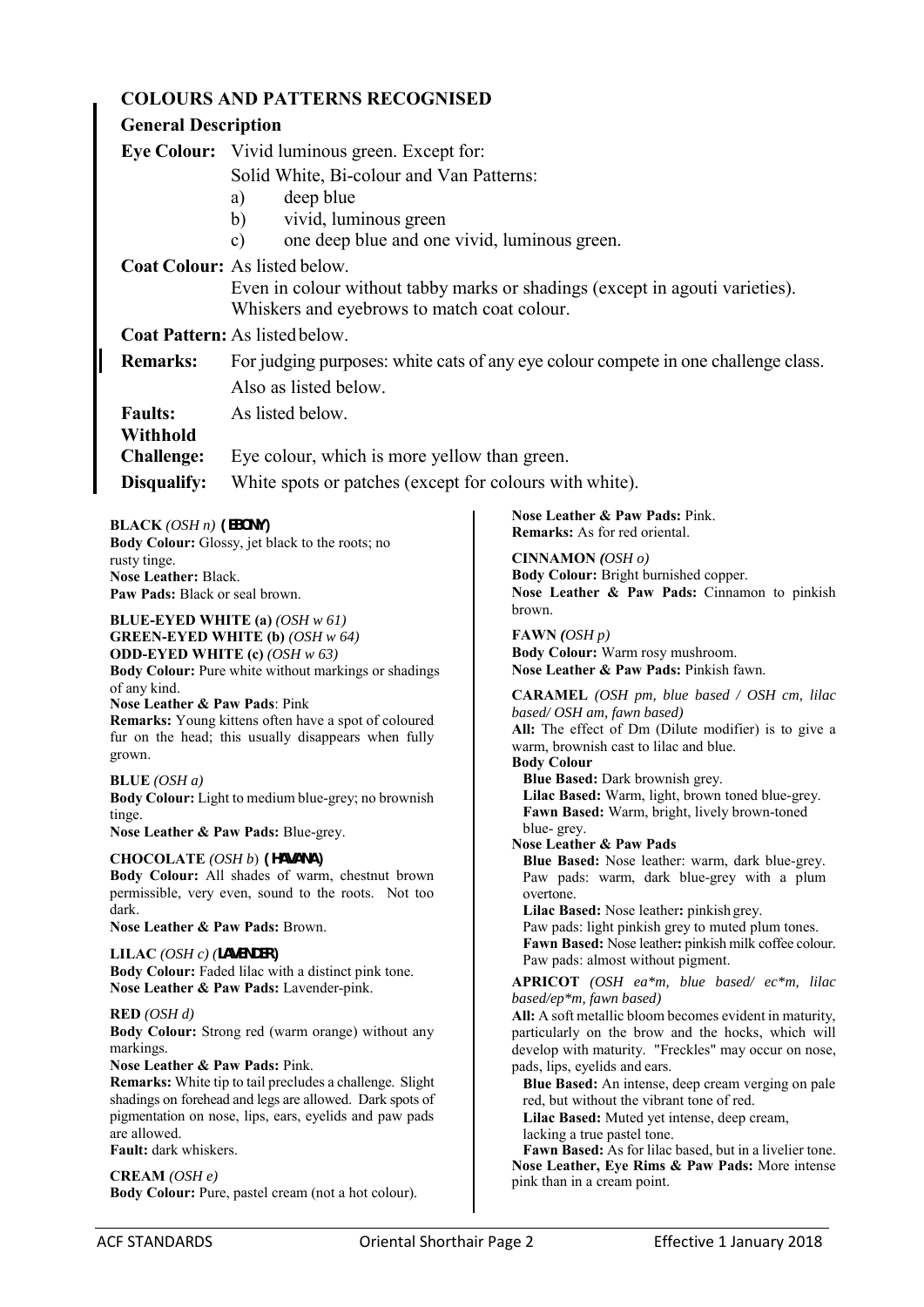### **BLACK TORTIE** *(OSH f)*

**Body Colour:** The colours black and red (all shades of light and dark) to be distributed over the whole body in patches. Colours to be warm and bright. A red blaze desirable.

**Nose Leather & Paw Pads:** Black, pink, or patched with both.

**Remarks:** No tabby markings in red parts. The colour distribution is less important than other details. Small and large patches allowed (two or three hairs may constitute a patch).

### **BLUE TORTIE** *(OSH g)*

**Body Colour:** Description as for seal tortie but colours are blue-grey and cream. A cream blaze desirable. **Nose Leather & Paw Pads:** Blue-grey, pink, or patched with both.

**Remarks:** As for black tortie.

### **CHOCOLATE TORTIE** *(OSH h)*

**Body Colour:** Description as for black tortie; colours are chocolate and red (all shades of light and dark). A red blaze desirable.

**Nose Leather:** Chocolate brown, pink, or patched with both.

Paw Pads: Cinnamon to chocolate brown, pink, or patched with both.

**Remarks:** As for black tortie.

### **LILAC TORTIE** *(OSH j)*

**Body Colour:** Description as for black tortie but colours are lilac and pale cream. A cream blaze desirable.

**Nose Leather & Paw Pads:** Lavender-pink, pink, or patched with both.

**Remarks:** As for black tortie.

### **CINNAMON TORTIE** *(OSH q)*

**Body Colour:** Bright burnished copper mottled with red/cream. A red blaze is desirable. **Nose Leather & Paw Pads:** Cinnamon, pink or mottled with both.

### **FAWN TORTIE** *(OSH r)*

**Body Colour:** Warm rosy mushroom mottled with cream. A cream blaze is desirable. **Nose Leather & Paw Pads:** Pinkish fawn, pink or patched with both.

# **CARAMEL TORTIE**

*(OSH gm blue based/OSH jm lilac based / OSH rm fawn based)* 

**Body Colour:** Dark brownish grey (for blue based) or a warmer brownish grey (for lilac/fawn based) mottled or patched with shades of apricot showing a metallic sheen. An apricot blaze is desirable.

**Nose Leather & Paw Pads:** Bluish fawn, or pink, or mottled with both

### **AGOUTI VARIETIES - PATTERNS**

**Classic (Blotched) Tabby** *(22)* Markings to be broad and clearly defined on an agouti background. There is an M on the forehead, two or three spirals on cheeks and an unbroken line runs back from outer corner of eye. There are thumb marks on the ears and two unbroken necklaces on the upper chest. Vertical lines over the back of the head extend to the shoulder markings which are in the shape of a butterfly with both upper and lower wings distinctly outlined. Back markings consist of 3 vertical lines down the spine from the butterfly to the tail. The three stripes are separated by the agouti ground colour. Large solid blotches on each flank are encircled by one or more unbroken lines.

Markings should be even on each side. A double row of spots (buttons) is to be seen on chest and stomach. The legs are regularly barred and the tail is regularly ringed with a solid coloured tip. The soles of the hind feet are solid coloured.

**Mackerel Tabby** *(23)* Markings to be narrow and clearly defined on an agouti background. There is an M on the forehead, two or three spirals on cheeks and an unbroken line runs back from outer corner of eye. There are thumb marks on the ears and two unbroken necklaces on the upper chest. An unbroken line runs from back of head to base of tail. Numerous narrow stripes starting at the spine run down vertically to the stomach separated by the agouti ground colour. Markings should be even on each side. A doublerow of spots (buttons) is to be seen on chest and stomach. The legs are regularly barred and the tail is regularly ringed with a solid coloured tip. The soles of the hind feet are solid coloured.

**Spotted Tabby** *(24)* The body and legs should be covered with numerous small spots, round or oval, clearly defined on an agouti background, and not running into each other. The greater the number of spots the better. The spots must be of uniform shape on each animal; they are as important as the colour however the colour of the spots must harmonise with the body colour. A faint spine line which may be spotted is permissible. A double row of spots (buttons) is to be seen on chest and stomach. There is an M on the forehead, two or three spirals on cheeks and an unbroken line runs back from outer corner of eye. There are thumb marks on the ears and broken or unbroken necklaces on the upper chest. Legs are barred and/or spotted and the tail is regularly ringed with a solid coloured tip. The soles of the hind feet are solid coloured.

**Ticked Tabby** *(25)* Agouti background with head, neck, back and extremities showing pronounced ticking. Colour on stomach and inside of legs to harmonise with ground colour. Body free from any shading (other tabby pattern). There is an M on the forehead, two or three spirals on cheeks and an unbroken line runs back from outer corner of eye. A faint spine line is permissible. There are thumb marks on the ears and one or two broken or unbroken necklaces on the upper chest. Legs may or may not be barred and the tail may or may not be ringed but has a solid coloured tip. The soles of the hind feet are solid coloured.

**Marbled Tabby** *(22)* Markings, while derived from the classic tabby gene, shall be uniquely different with as little "bulls-eye" similarity as possible. Pattern shall instead be random, giving the impression of marble, preferably with a horizontal flow when the cat is stretched. Vertical striped mackerel influence is also undesirable. Preference should be given to cats with three or more shades i.e. agouti background, markings, and dark outlining of those markings. Contrast must be extreme with distinct shapes and sharp edges. Belly must be spotted. There is an M on the forehead, two or three spirals on cheeks and an unbroken line runs back from outer corner of eye. There are thumb marks on the ears and one or two broken or unbroken necklaces on the upper chest. The legs are barred and the tail ringed with a solid coloured tip. The soles of the hind feet are solid coloured.

# **GOLDEN TABBY** *(OSH ny 22/23/24/25)*

**Coat:** Pattern and tipping as for tabby (silver) Oriental. **Ground Colour:** Warm cream to apricot, more intense on the face and back with a lighter shade of colour down the flanks, on the belly, under-sides of the tail and chin. Ear furnishings of the same lighter shade. Whisker pads, chin and chest light to deep cream.

**Nose Leather & Paw Pads:** As for tabby (silver) Oriental. **Remarks:** Grey undercoat precludes a Challenge.

**Faults**: Very light or white chin. White tail tip. Brindling in the patterned areas.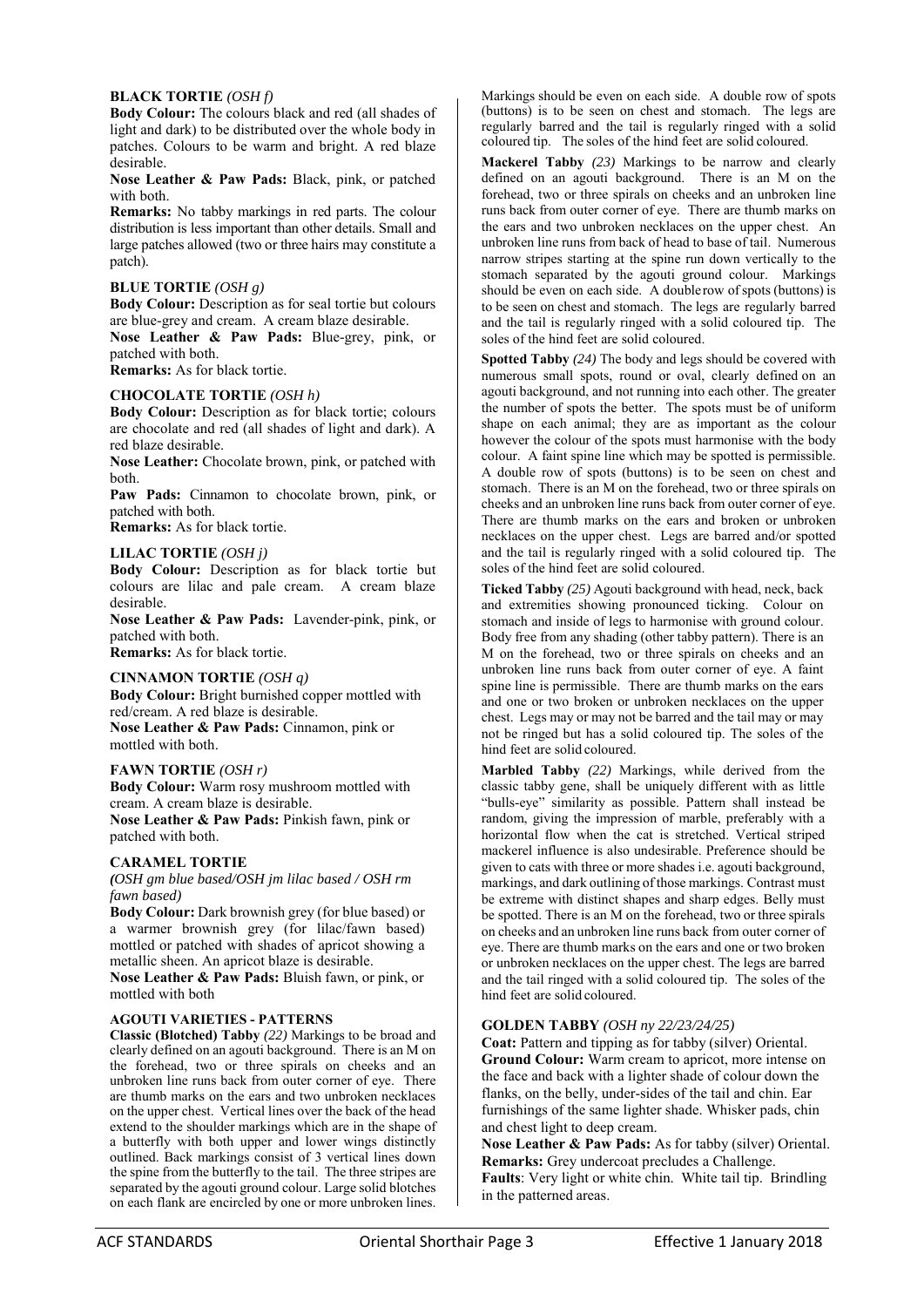# **BLACK TABBY** *(OSH n 22/23/24/25)*

**Body Colour:** Ground colour is a warm, golden brown to the roots, ticked with black; pattern in dense black. Refer to general description for pattern.

**Nose Leather:** Black, or brick red outlined with black. **Paw Pads:** Black or seal brown.

**Remarks:** Faults: white or too pale chin and tail tip.

### **BLUE TABBY** *(OSH a 22/23/24/25)*

**Body Colour:** Ground colour pale warm blue-grey (ivory), ticked with dark blue-grey; pattern in distinctly contrasting dark blue-grey. Refer to general description for pattern.

**Nose Leather:** Blue-grey, or brick red/old rose outlined with blue-grey.

**Paw Pads:** Blue-grey.

### **CHOCOLATE TABBY** *(OSH b 22/23/24/25)*

**Body Colour:** Ground colour is sand-coloured, ticked with warm chocolate brown; pattern in chocolate brown. Refer to general description for patterns.

**Nose Leather:** Brown, or old rose outlined with brown. **Paw Pads:** Cinnamon to chocolate brown.

### **LILAC TABBY** *(OSH c 22/23/24/25)*

**Body Colour:** Ground colour off-white, ticked with lilac (greyish white of ice with a pink tinge); pattern in lilac. Refer to general description for pattern.

**Nose Leather:** Lavender-pink, or pink outlined with lavender-pink.

**Paw Pads:** Lavender-pink.

### **RED TABBY** *(OSH d 22/23/24/25)*

**Body Colour:** Bright, warm red ground colour; ticked in dense red; pattern in dense red. Refer to general description for patterns.

**Nose Leather:** Brick red, or pink outlined with dark red. **Paw Pads:** Pink.

**Remarks:** Dark spots of pigmentation on nose, lips, ears, eyelids and paw pads are allowed.

Faults: lighter hairs in the dark pattern; dark whiskers.

# **CREAM TABBY** *(OSH e 22/23/24/25)*

**Body Colour:** Ground colour pale beige, ticked with dense cream; pattern in deep cream. Refer to general description for patterns.

**Nose Leather:** Pink, outlined with dark pink.

**Paw Pads:** Pink.

**Remarks:** As for red tabby.

# **CINNAMON TABBY** *(OSH o 22/23/24/25)*

**Body Colour:** Ground colour including lips and chin a pale warm honey, markings a dense bright burnished copper affording good contrast with the ground colour. Refer to general description for patterns.

**Nose Leather:** Cinnamon to pinkish brown outlined with cinnamon.

**Paw Pads:** Cinnamon to pinkish brown.

### **FAWN TABBY** *(OSH p 22/23/24/25)*

**Body Colour:** Ground colour including lips and chin pale ivory, markings dense fawn according a good contrast with the ground colour. Refer to general description for patterns.

**Nose Leather:** Fawn to pinkish fawn outlined with fawn. **Paw Pads:** Pinkish fawn.

# **CARAMEL TABBY** *(OSH am 22/23/24/25 blue based/*

*OSH cm 22/23/24/25 lilac based /OSH pm 22/23/24/25 fawn based)* 

**All:** Irrespective of base colour or pattern (except in ticked, where it is most prominent on the head and hocks), the characteristic, hard metallic sheen is seen in patterned areas throughout the body, particularly on the extremities, developing with maturity. It may not be evident in kittens. The effect of Dm (Dilute modifier) is to give a warm, brownish cast to lilac and blue.

**Body Colour:** Ground colour pale beige.

# **Pattern Colour:**

**Blue Based:** Dark but warm toned, brownish blue-grey. Lilac Based: Clear warm, light, tan-tinged dove grey. **Fawn Based:** Warm, light brownish grey but a more lively and intense colour than lilac based.

# **Nose Leather, Eye Rims and Paw Pads:**

**Blue Based:** Nose leather**:** rosy grey, rimmed in brownish grey.

Paw pads**:** as for blue based caramel point.

Eye rims**:** brownish grey.

**Lilac Based:** Nose leather**:** pinkish grey, rimmed in deeper colour. Paw pads**:** as for lilac based caramel point. Eye rims**:** as for paw pads.

**Fawn Based:** Nose leather**:** pinkish milk coffee colour, rimmed in muted milk coffee colour. Paw pads**:** as for fawn based caramel point. Eye rims**:** a little darker than paw pads.

**APRICOT TABBY** *(OSH ea\*m 22/23/24/25 blue based / ec\*m 22/23/24/25 lilac based / ep\*m 22/23/24/25 fawn based)* 

**Body Colour:** Pale apricot (deep cream).

**Pattern** 

**All:** A soft metallic bloom to the darker tabby pattern becomes evident in maturity, particularly on the brow and the hocks, which will develop with maturity. "Freckles" may occur on nose, pads, lips, eyelids and ears.

**Pattern Colour:** 

**Blue Based:** An intense, deep cream verging on pale red, but without the vibrant tone of red.

**Lilac Based:** Muted yet intense, deep cream, lacking a true pastel tone.

**Fawn Based:** As for lilac based, but in a livelier tone.

**Nose Leather, Eye Rims & Paw Pads:** More intense pink than in a cream point.

# **BLACK TORTIE TABBY** *(OSH f 22/23/24/25)*

**Body Colour:** Ground colour warm, golden brown; black and red (light and dark shades) distributed in tortie patches over the tabby pattern.

**Nose Leather:** Black or brick red/pink, or patched; outlined with black.

Paw Pads: Black/seal brown, pink, or patched with both.

**BLUE TORTIE TABBY** *(OSH g 22/23/24/25)* 

**Body Colour:** Ground colour pale, warm blue-grey; bluegrey and cream distributed in tortie patches over the tabby pattern.

**Nose Leather:** Blue-grey, or old rose, or patched; outlined in blue-grey.

**Paw Pads:** Blue-grey, pink, or patched with both.

**CHOCOLATE TORTIE TABBY** *(OSH b 22/23/24/25)* 

**Body Colour:** Ground colour sand-coloured; warm chocolate brown and red (light and dark shades) distributed in tortie patches over the tabby pattern.

**Nose Leather:** Chocolate brown, or pink, or patched;

outlined with chocolate brown.

Paw Pads: Cinnamon to chocolate brown, pink, or patched with both.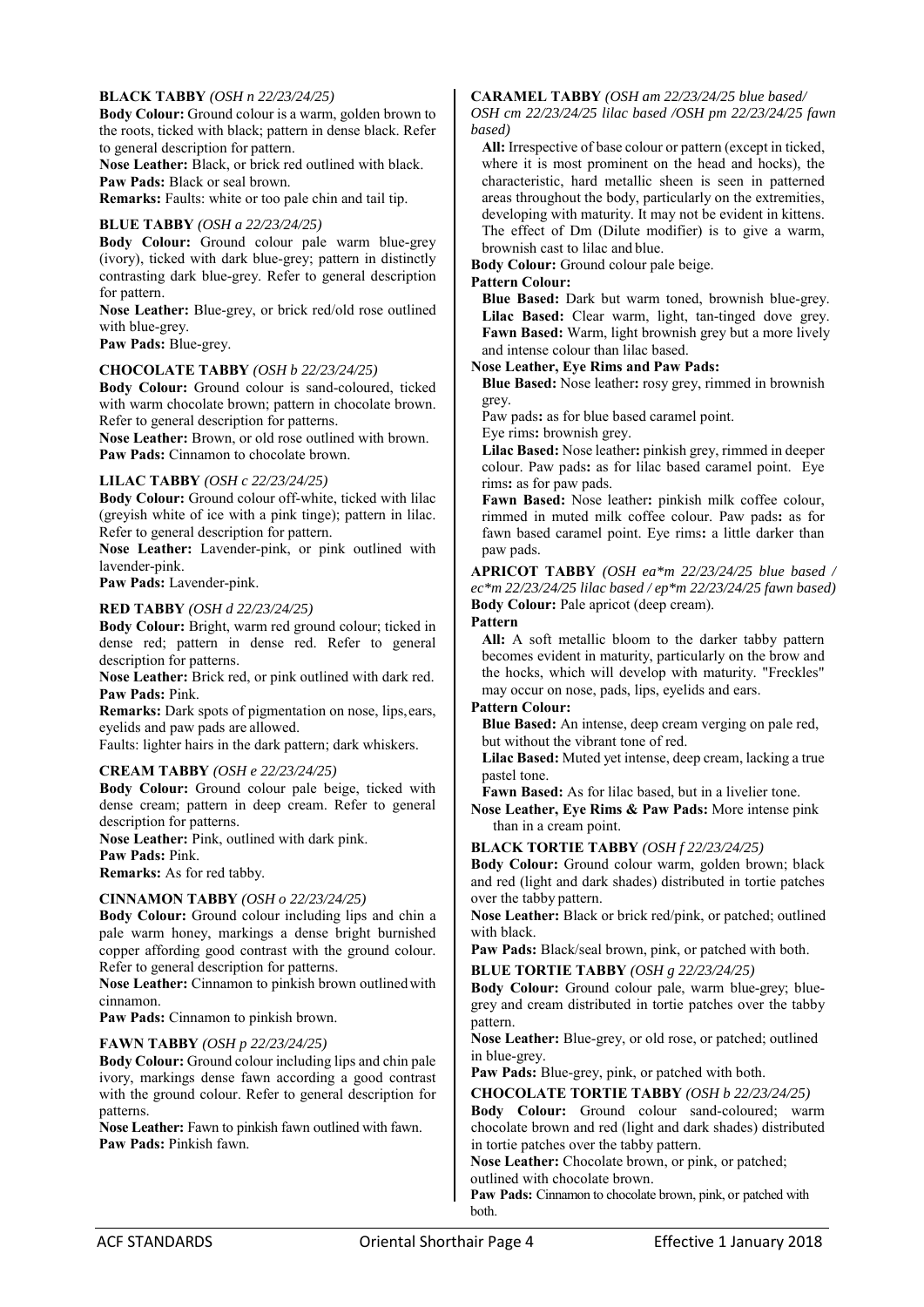# **LILAC TORTIE TABBY** *(OSH j 22/23/24/25)*

**Body Colour:** Ground colour off-white (magnolia); lilac and cream distributed in tortie patches over the tabby pattern.

**Nose Leather:** Lavender-pink, pink, or patched; outlined with lavender-pink.

Paw Pads: Lavender-pink, pink, or patched with both.

# **CINNAMON TORTIE TABBY**

*(OSH o 22/23/24/25)* 

**Body Colour:** Ground colour pale warm honey with bright burnished copper mottled or patched with red/cream.

**Nose Leather:** Cinnamon, pink, or patched with both; outlined with cinnamon.

Paw Pads: Cinnamon, pink or mottled with both.

# **FAWN TORTIE TABBY** *(OSH r 22/23/24/25)*

**Body Colour:** Ground colour pale ivory with fawn mottled or patched with cream.

**Nose Leather:** Fawn to pink, or patched with both; outlined with pink.

Paw Pads: Pinkish fawn, pink or mottled with both.

### **CARAMEL TORTIE TABBY** *(OSH gm 22/23/24/25 blue based / OSH jm 22/23/24/25 lilac based/OSH rm*

*22/23/24/25 fawn based)*  **Body Colour:** Ground colour beige-with pale apricot.

Markings dark brownish grey (for blue based) or a warmer brownish grey (for lilac/fawn based) with a metallic sheen with apricot distributed in tortie patches over the tabby pattern.

**Nose Leather & Paw Pads:** Bluish fawn, or pink, or mottled with both.

# **BLACK SILVER TABBY** *(OSH ns 22/23/24/25)*

**Body Colour:** Ground colour pure silver-white; pattern in dense black. Refer to general description for patterns. **Nose Leather:** Brick red, outlined with black. Paw Pads: Black or seal brown.

**Remarks:** Fault: any rufism/tarnishing in all silver cats in silver areas.

- a) The ear furnishings in all silver cats are preferably silver white (exception: Siamese smoke points).
- b) The thumbprints on the ears of silver tabby cats (pointed or not) are distinctly pale, varying from off white to clear silver, as are the ear rims.

# **BLUE SILVER TABBY** *(OSH as 22/23/24/25)*

**Body Colour:** Ground colour pure silver-white; pattern in dark blue-grey. Refer to general description for patterns. **Nose Leather:** Brick red/ old rose, outlined with blue-grey. **Paw Pads:** Blue-grey.

# **CHOCOLATE SILVER TABBY**

*(OSH bs 22/23/24/25)* 

**Body Colour:** Ground colour pure silver-white; pattern in warm chocolate brown. Refer to general description for patterns.

**Nose Leather:** Brick red / pink, outlined with chocolate brown.

Paw Pads: Cinnamon to chocolate brown.

# **LILAC SILVER TABBY** *(OSH cs 22/23/24/25)*

**Body Colour:** Ground colour pure silver-white; pattern in lilac. Refer to general description for patterns. **Nose Leather:** Pink, outlined with lavender-pink. Paw Pads: Pink to lavender-pink.

# **RED SILVER TABBY** *(OSH ds 22/23/24/25)*

**Body Colour:** Ground colour pure silver-white; pattern in dense red. Refer to general description for patterns. **Nose Leather:** Pink, outlined with dark red. **Paw Pads:** Pink.

**CREAM SILVER TABBY** *(OSH es 22/23/24/25)*  **Body Colour:** Ground colour pure silver-white; pattern in cream. Refer to general description for patterns. **Nose Leather:** Pink, outlined with dark pink. **Paw Pads:** Pink.

**CINNAMON SILVER TABBY** *(OSH os 22/23/24/25)*  As for other colours but substituting cinnamon in colour description.

**FAWN SILVER TABBY** *(OSH ps 22/23/24/25)*  As for other colours but substituting fawn in colour description.

### **CARAMEL SILVER TABBY** *(OSH ams 22/23/24/25 blue based / OSH cms 22/23/24/25 lilac based / OSH pms 22/23/24/25 fawn based)*

As for other colours but substituting silver ground colour and pattern colours as for Caramel Tabby Oriental; pattern colour will appear a little darker than the corresponding non-silver variety. Nose leather, paw pads and eye rims as for equivalent Caramel Tabby Oriental. The effect of Dm (Dilute modifier) is to give a warm, brownish cast to lilac and blue. Coat texture may be extra silky due to the inhibitor gene (silver).

### **APRICOT SILVER TABBY** *(OSH ea\*ms 22/23/24/25 blue based / ec\*ms 22/23/24/25 lilac based / ep\*ms 22/23/24/25 fawn based))*

As for Caramel Silver Tabby but substituting apricot with a soft metallic sheen in colour description.

# **BLACK SILVER TORTIE TABBY**

(*OSH fs 22/23/24/25)* 

**Body Colour:** Ground colour pure silver-white; black and red (all shades of light and dark) tortie patches over the tabby pattern.

**Nose Leather:** Brick red, outlined with black or patched. Paw Pads: Black or seal brown, pink or patched with both.

# **BLUE SILVER TORTIE TABBY**

*(OSH gs 22/23/24/25)* 

**Body Colour:** Ground colour pure silver-white; blue-grey and cream tortie patches over the tabby pattern.

**Nose Leather:** Brick red/old rose, outlined with blue- grey, or patched.

**Paw Pads:** Blue-grey, pink or patched with both.

# **CHOCOLATE SILVER TORTIE TABBY**

# *(OSH hs 22/23/24/25)*

**Body Colour:** Ground colour pure silver-white; warm chestnut brown and red (all shades of light and dark red) in tortie patches over the tabby pattern.

**Nose Leather:** Brick red/pink, outlined with brown, or patched.

Paw Pads: Cinnamon to chocolate, pink or patched with both.

### **LILAC SILVER TORTIE TABBY**  *(OSH js 22/23/24/25)*

**Body Colour:** Ground colour pure silver-white; lilac and cream tortie patches over the tabby pattern. **Nose Leather:** Pink, outlined with lavender-pink, or patched. Paw Pads: Lavender-pink, pink or patched with both.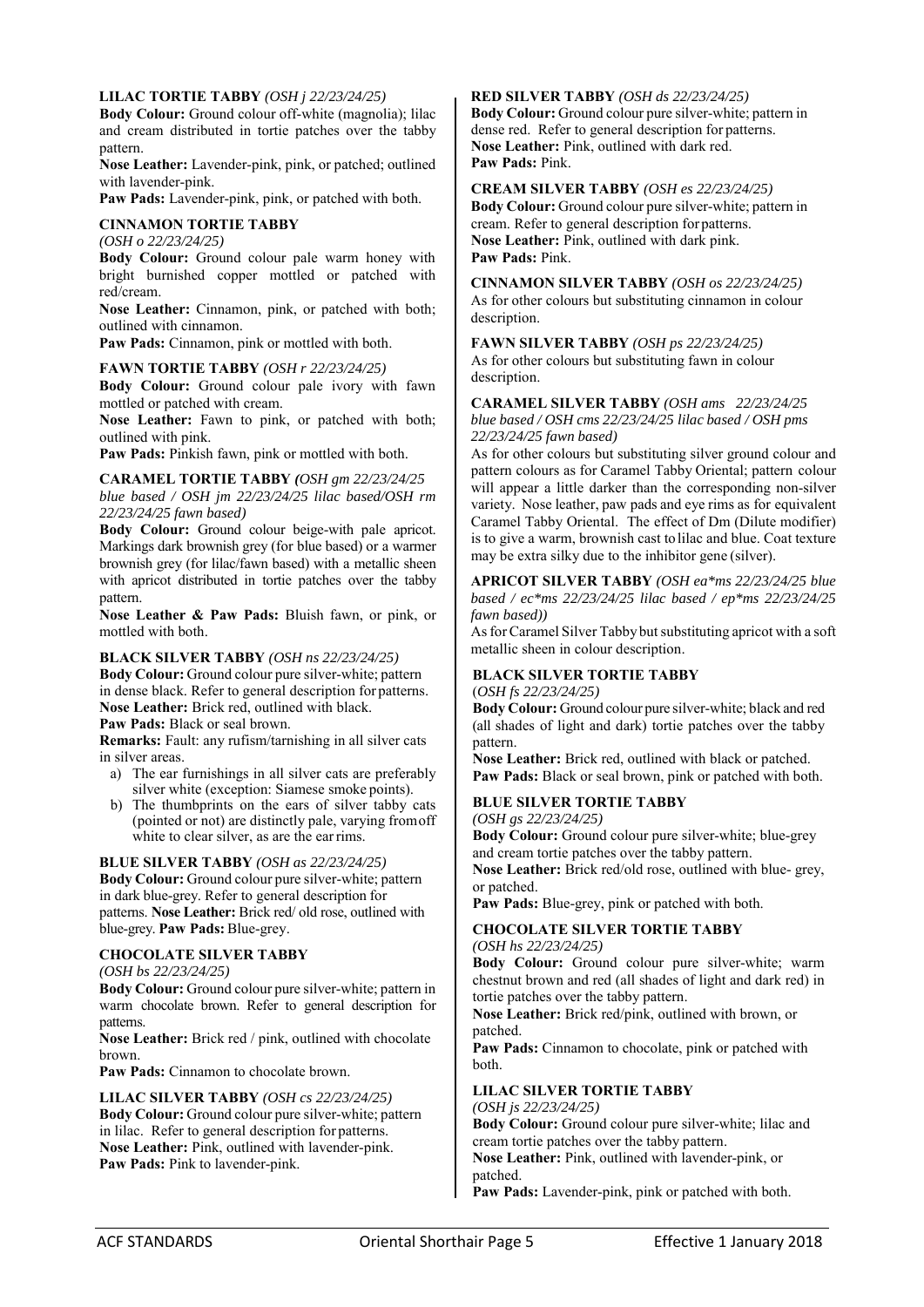# **CINNAMON SILVER TORTIE TABBY**

*(OSH qs 22/23/24/25)*  As for other colours but substituting cinnamon in colour description.

# **FAWN SILVER TORTIE TABBY**

*(OSH rs 22/23/24/25)*  As for other colours but substituting fawn in colour description.

# **CARAMEL SILVER TORTIE TABBY** *(OSH gms*

*22/23/24/25 blue based / OSH jms 22/23/24/25 lilac based/OSH rms 22/23/24/25 fawn based)* 

As for other colours but substituting ground colour pale beige-silver with pale apricot silver; pattern in dark brownish grey (for blue based) or a warmer brownish grey (for lilac/fawn based) with a metallic sheen and apricot patches over tabby pattern in colour description.

# **TIPPED**

**Black Tipped** *(OSH ns 12)***, Blue Tipped** *(OSH as 12)***, Chocolate Tipped** *(OSH bs 12)***, Lilac Tipped**  *(OSH cs 12)***, Red Tipped** *(OSH ds 12)***, Cream Tipped** *(OSH es 12)***, Cinnamon Tipped** *(OSH os 12*)**, Fawn Tipped** *(OSH ps 12)***, Caramel Tipped**  *(OSH ams 12, blue based / cms 12, lilac based / pms 12 fawn based)***, Apricot Tipped** *(OSH ea\*ms 12 blue based / ec\*ms 12 lilac based / ep\*ms fawn based)***, Black Tortie Tipped** *(OSH fs 12)***, Blue Tortie Tipped** *(OSH gs 12)***, Chocolate Tortie Tipped** *(OSH hs 12)***, Lilac Tortie Tipped** *(OSH js 12)*, **Cinnamon Tortie Tipped** *(OSH qs 12*)**, Fawn Tortie Tipped**  *(OSH rs 12)***, Caramel Tortie Tipped** *(OSH gms blue based / OSH jms lilac based / OSH rms fawn based 12)*  **Coat Colour:** The undercoat is pure white; back, flanks, head, ears and tail tipped with colour. The tipping to be evenly distributed to give the characteristic sparkling appearance. Face and legs may be slightly shaded with the tipping but chin, belly, chest and underside of tail must be pure white. Tipping about 1/8 of the hair length. Refer to corresponding nonagouti (solid) varieties for colours of tipping.

**Nose Leather:** For black tipped: brick red outlined in black; Blue tipped: chocolate or lilac tipped: pink outlined in blue; chocolate or lilac respectively; for red or cream tipped: pink; for cinnamon: cinnamon tipped: to pinkish brown outlined in cinnamon; for fawn tipped: pinkish fawn; for caramel tipped: pinkish grey; for apricot tipped: pink; for torties: appropriate solid colour or pink, or patched with both.

Paw Pads: As for corresponding silver tabby.

**Remarks:** Faults: tabby marks in tipping, solid coloured hairs, uneven tipping, brown or yellow tinge in coat, dark soles to hind feet.

**GOLDEN TIPPED** *(OSH ny 12, ay 12, by 12, cy 12, dy 12, ey 12, oy 12, py 12), amy 12, cmy 12, pmy 12, ea\*my 12, ec\*my 12, ep\*my 12)* 

**Coat:** Pattern and tipping as for tipped (silver) Orientals. **Ground Colour:** Warm cream to apricot, more intense on the face and back with a lighter shade of colour down the flanks, on the belly, undersides of the tail and chin. Ear furnishings of the same lighter shade. Whisker pads, chin and chest light to deep cream. **Nose Leather & Paw Pads:** As for tipped (silver) Oriental.

**Remarks:** The ground colour will vary according to the genetic colour of the particular cat. (It would be

expected this gene will be expressed in all colours currently allowed for in the Oriental standard.)

# **SHADED**

**Black Shaded** *(OSH ns 11)***, Blue Shaded** *(OSH as 11)***, Chocolate Shaded** *(OSH bs 11)***, Lilac Shaded** *(OSH cs 11)***, Red Shaded** *(OSH ds 11)***, Cream Shaded** *(OSH es 11)***, Cinnamon Shaded** *(OSH os 11)***, Fawn Shaded** *(OSH ps 11)***, Caramel Shaded** *(OSH ams, blue based / cms, lilac based / pms, fawn based 11)***, Apricot Shaded** *(OSH ea\*ms 11 blue based / ec\*ms 11 lilac based / ep\*ms 11 fawn based)***, Black Tortie Shaded** *(OSH fs 11)***, Blue Tortie Shaded** *(OSH gs 11)***, Chocolate Tortie Shaded** *(OSH hs 11)***, Lilac Tortie Shaded** *(OSH js 11)*, **Cinnamon Tortie Shaded** *(OSH qs 11)***, Fawn Tortie Shaded** *(OSH rs 11)***, Caramel Tortie Shaded.** *(OSH gms 11, blue based / OSH jms 11, lilac based / OSH rms, fawn based 11)* 

**Coat Colour:** The undercoat is pure white with tipping of appropriate colour shading down from the back to the flanks and lighter on face and legs. Broken rings on the legs are permitted. Chin, chest, belly, inside of legs and underside of tail must be pure white. Soles of hind feet in corresponding solid colour.Tipping approximately 1/3 of hair length. The general effect to be darker than the tipped oriental. Refer to corresponding non-agouti (solid) varieties for colours of tipping.

**Nose Leather & Paw Pads:** As for tipped oriental. **Remarks:** Faults: tabby marks in tipping, solid coloured hairs, brown or yellow tinge in coat, unbroken rings on legs.

**GOLDEN SHADED** *(OSH ny 11, ay 11, by 11, cy 11, dy 11, ey 11, oy 11, py 11), amy 11, cmy 11, pmy 11, ea\*my 11, ec\*my 11, ep\*my 11)* 

**Coat:** Pattern and tipping as for shaded (silver) Oriental. **Ground Colour:** Warm cream to apricot, more intense on the face and back with a lighter shade of colour down the flanks, on the belly, undersides of the tail and chin. Ear furnishings of the same lighter shade. Whisker pads, chin and chest light to deep cream.

**Nose Leather & Paw Pads:** As for shaded (silver) Oriental. **Remarks:** The ground colour will vary according to the genetic colour of the particular cat. (It would be expected this gene will be expressed in all colours currently allowed for in the Oriental standard.)

# **SMOKE**

The undercoat of all smokes is slightly lighter than the roots of the shaded hairs. Shadowy tabby markings permissible in all colours. Scattered white hairs and rusty or other shadings should not be penalised in an otherwise good kitten. In all tortie varieties, type (body conformation) is deemed more important than distribution of patching.

The smoke effect is produced by a silvery undercoat combined with overhair that is tipped with colour with a silver root. There is a general variation in the degree of smoking in cats, and breeders should select for those with the greatest degree of silvery roots and undercoat. The reduction of pigment overall allows the hidden tabby patterns present in all cats to show through in a sort of ghost tabby pattern in the smoke.

# **BLACK SMOKE** *(OSH ns)*

**Body Colour:** Black, with a silver undercoat that can be seen when the hairs are parted; preferably without ghost tabby marks. Silver around the eyes and at the base of the eyebrows.

# **Nose Leather:** Black.

**Paw Pads:** Black or seal brown.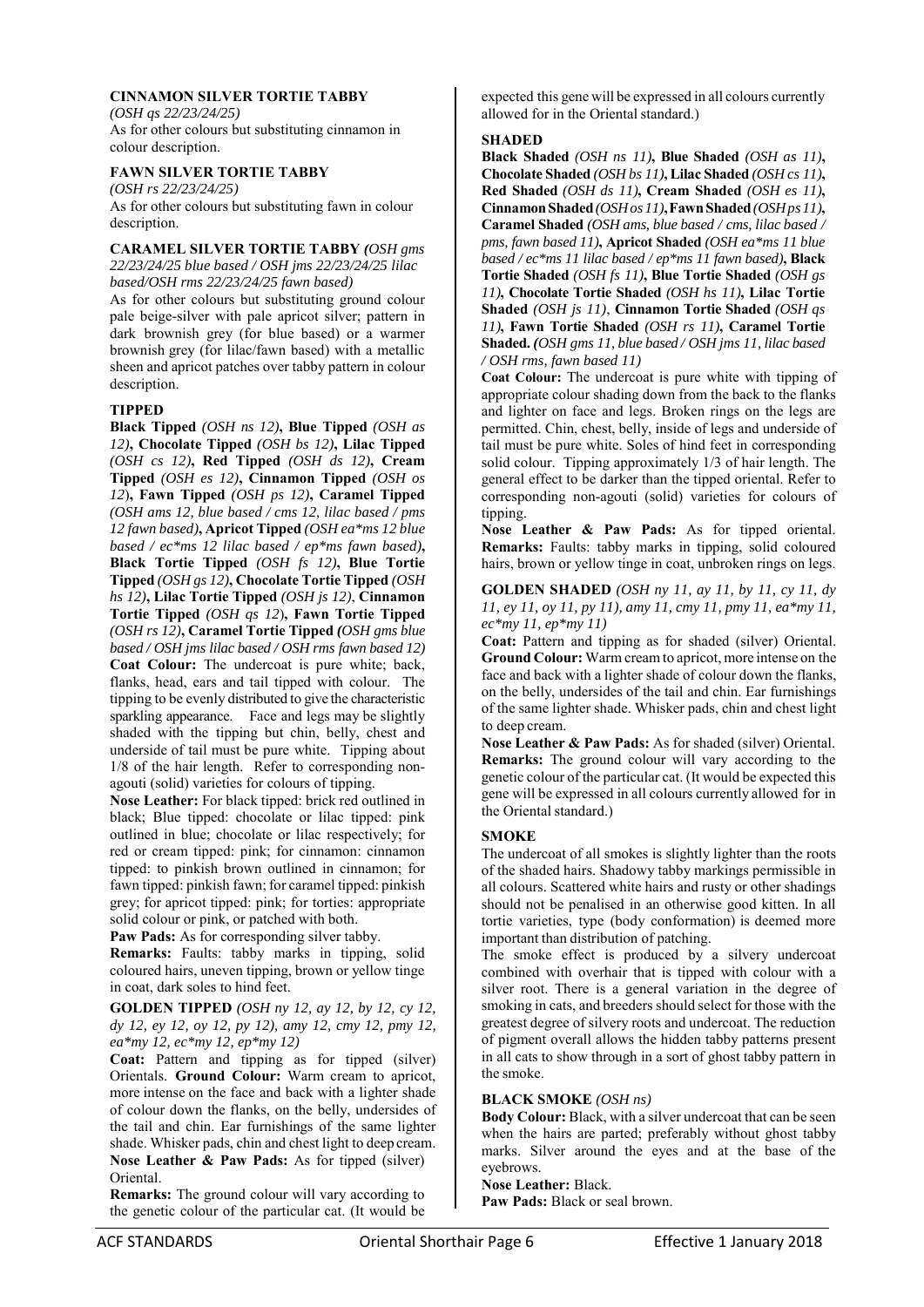### **BLUE SMOKE** *(OSH as)*

**Body Colour:** Light to medium blue-grey, with a silver undercoat that is seen when the hairs are parted; preferably without ghost tabby marks. Silver around the eyes and at the base of the eyebrows. **Nose Leather & Paw Pads:** Blue-grey.

# **CHOCOLATE SMOKE** *(OSH bs) (***HAVANA SMOKE)**

**Body Colour:** All shades of warm chestnut brown, light brown preferred; silver undercoat that can be seen when the hairs are parted. Preferably without ghost tabby marks. Silver around the eyes and at the base of the eyebrows.

### **Nose Leather:** Brown.

Paw Pads: Cinnamon to chocolate.

### **LILAC SMOKE** *(OSH cs)*

**Body Colour:** Faded lilac with a pink tone; undercoat silver that is seen when the hairs are parted. Preferably without ghost tabby marks. Silver around the eyes and at the base of the eyebrows.

**Nose Leather & Paw Pads:** Lavender-pink or pink.

### **RED SMOKE** *(OSH ds)*

As for other colours but substituting red in colour description.

### **CREAM SMOKE** *(OSH es*)

As for other colours but substituting cream in colour description.

### **CINNAMON SMOKE** *(OSH os)*

As for other colours but substituting cinnamon in colour description.

### **FAWN SMOKE** *(OSH ps)*

As for other colours but substituting fawn in colour description.

### **CARAMEL SMOKE** *(OSH ams blue based/cms lilac based/pms fawn based)*

As for other colours but substituting dark brownish grey (for blue based) or a warmer brownish grey (for lilac/ fawn based) with a metallic sheen in colour description.

#### **APRICOT SMOKE** *((OSH ea\*ms blue based / ec\*ms lilac based / ep\*ms fawn based))*

As for other colours but substituting apricot with a soft metallic sheen in colour description.

# **BLACK TORTIE SMOKE** *(OSH fs)*

**Body Colour:** The colours black and red (all shades of light and dark) to be distributed over the whole body in patches. Colours to be warm and bright. Red/cream blaze desirable. Silver undercoat that can be seen when the fur is parted; preferably without ghost tabby marks. Silver around the eyes and at the base of the eyebrows. In repose the cat appears to be tortoiseshell.

**Nose Leather & Paw Pads:** Black or pink or patched with both.

### **BLUE TORTIE SMOKE** *(OSH gs)*

**Body Colour:** Blue-grey and cream, with silver undercoat. Refer to black tortie smoke.

**Nose Leather & Paw Pads:** Blue-grey, pink, or patched with both.

# **CHOCOLATE TORTIE SMOKE** *(OSH hs)*

**Body Colour:** All shades of warm chestnut brown, light brown and red/cream, with silver undercoat. Refer to black tortie smoke.

**Nose Leather & Paw Pads:** Brown, cinnamon to chocolate, pink or patched with both.

### **LILAC TORTIE SMOKE** *(OSH js)*

**Body Colour:** Lilac and pale cream, with silver undercoat. Refer to black tortie smoke.

**Nose Leather & Paw Pads:** Lavender-pink, pink, or patched with both.

### **CINNAMON TORTIE SMOKE** *(OSH qs)*

As for other colours but substituting cinnamon in colour description.

### **FAWN TORTIE SMOKE** *(OSH rs)*

As for other colours but substituting fawn in colour description.

#### **CARAMEL TORTIE SMOKE** *(OSH gms blue based /OSH jms lilac based /OSH rms fawn based)*

As for other colours but substituting dark brownish grey (for blue based) or a warmer brownish grey (for lilac/fawn based) with a metallic sheen with apricot distributed in tortie patches in colour description.